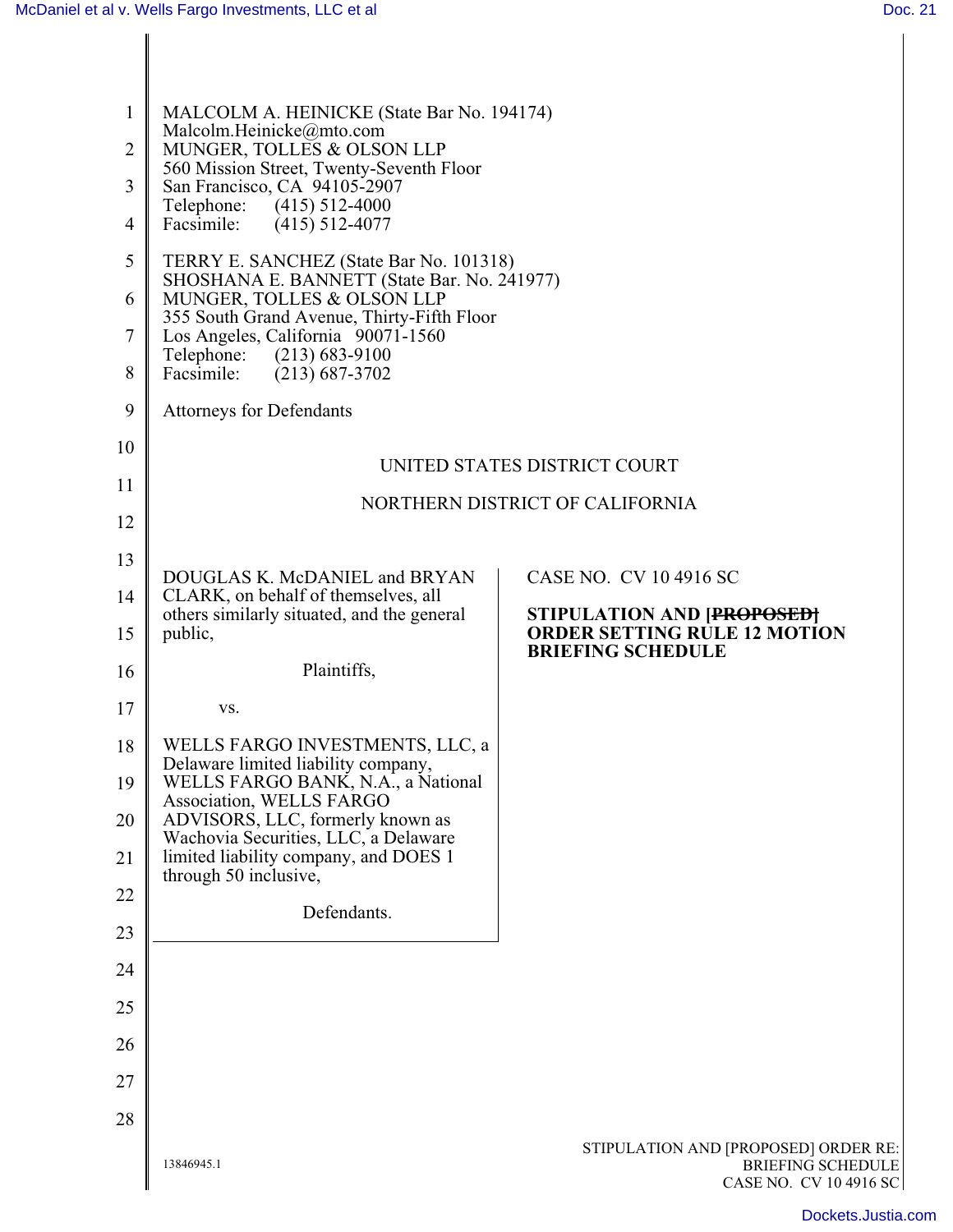| $\mathbf{1}$   | WHEREAS, Plaintiffs have filed the instant putative class action relating to their                                |
|----------------|-------------------------------------------------------------------------------------------------------------------|
| $\overline{2}$ | employment with Defendants;                                                                                       |
| $\mathfrak{Z}$ | WHEREAS, Defendants intend to file a motion pursuant to Rule 12 of the Federal Rules                              |
| $\overline{4}$ | of Civil Procedure in response to the First Amended Complaint;                                                    |
| $\mathfrak s$  | WHEREAS, the parties have met and conferred and determined that June 24, 2011 would                               |
| 6              | be a mutually acceptable hearing date, and Defendants have reserved June 24, 2011 at 10 a.m. for                  |
| $\tau$         | the hearing on Defendants' motion;                                                                                |
| $8\,$          | WHEREAS, the parties have agreed to a schedule for briefing on the motion to dismiss;                             |
| 9              | NOW THEREFORE, Plaintiffs and Defendants through their counsel of record stipulate                                |
| 10             | to the following and respectfully request an order to this effect:                                                |
| 11             | $/\!/ \!/$                                                                                                        |
| 12             | $/\!/ \!/$                                                                                                        |
| 13             | $/\!/ \!/$                                                                                                        |
| 14             |                                                                                                                   |
| 15             |                                                                                                                   |
| 16             |                                                                                                                   |
| 17             |                                                                                                                   |
| 18             |                                                                                                                   |
| 19             |                                                                                                                   |
| 20             |                                                                                                                   |
| 21             |                                                                                                                   |
| 22             |                                                                                                                   |
| 23             |                                                                                                                   |
| 24             |                                                                                                                   |
| 25             |                                                                                                                   |
| 26             |                                                                                                                   |
| 27             |                                                                                                                   |
| 28             |                                                                                                                   |
|                | STIPULATION AND [PROPOSED] ORDER RE:<br>$-1-$<br><b>BRIEFING SCHEDULE</b><br>13846945.1<br>CASE NO. CV 10 4916 SC |